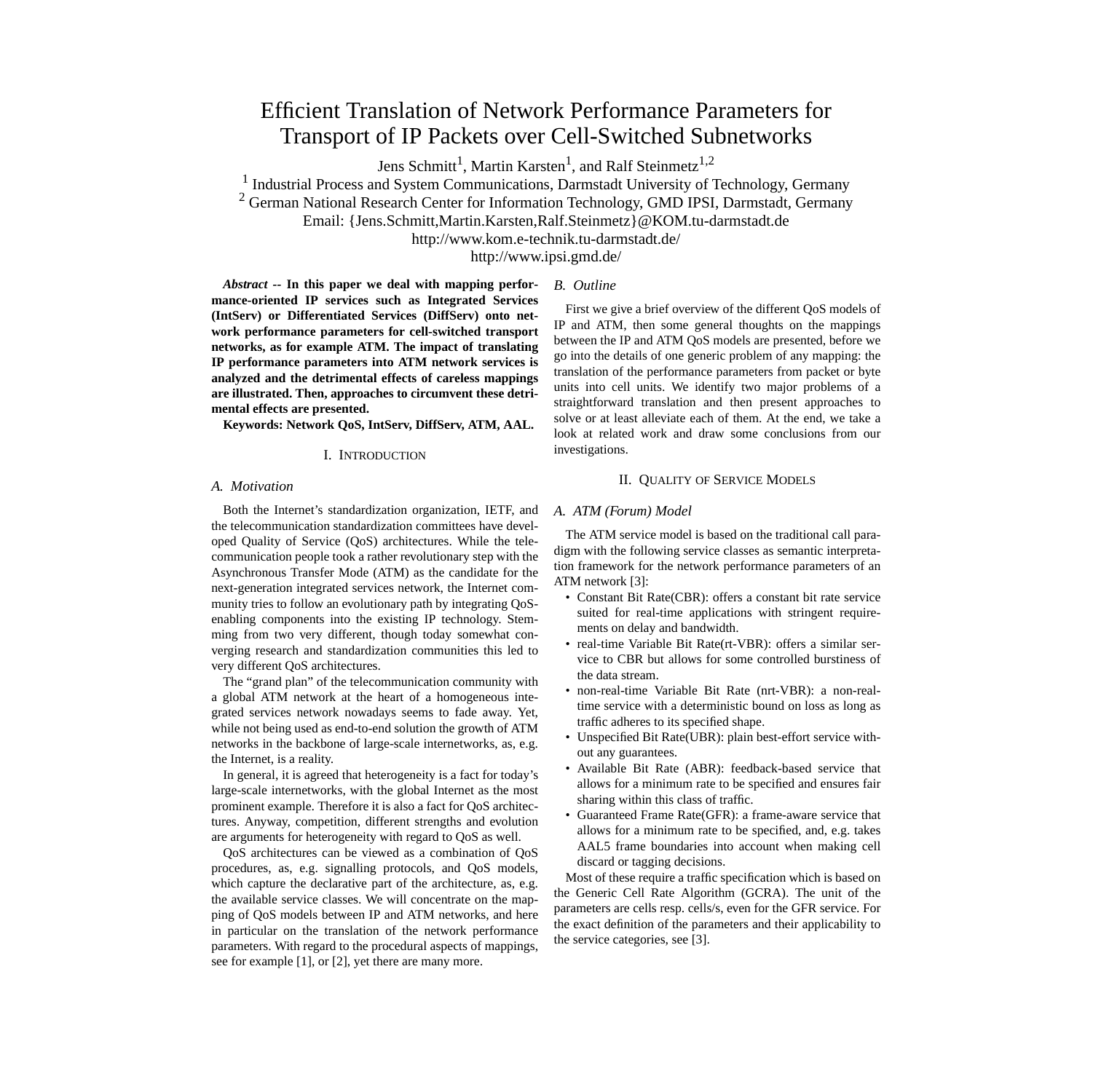# <span id="page-1-0"></span>*B. IETF Models*

Much work inside the IETF has been devoted to the development of QoS models for the Internet. The outcome are two different models for achieving QoS: IntServ and DiffServ. These however deal with different needs and can also be seen as complementary and mutually assisting [4], and not necessarily competing.

#### *1) IntServ*

This model is more in the tradition of telecommunications business models, where an end-to-end service is offered to the customers at the end-systems. Therefore, the services offered are specified at the flow-level, i.e. very fine-grained. Two services have advanced to proposed standards: Guaranteed Service (GS) [5] and Controlled Load Service (CLS) [6].

GS offers deterministic guarantees on the maximum endto-end delay and the available bandwith as well as a zero loss assurance. It requires a traffic specification, called TSpec, which is essentially a double token bucket, with *r* as the token rate of the first bucket and *b* as its bucket depth, and for the second bucket the peak rate *p* and the maximum packet size *M* as the bucket depth. The service rate *R* as specified by the receiver(s) determines the experienced queuing delay and thus serves as control parameter to adjust the maximum delay tolerable for a GS user.

CLS has a much looser specification which is supposed to offer a service that is comparable to best-effort service in a "lightly loaded" network. It also requires the specification of a TSpec and ensures that under any load condition of the network a CLS user will at least have a throughput of the token rate *r*.

For both services the units in which parameters are specified are bytes resp. bytes/s.

# *2) DiffServ*

This model [7] is a more pragmatic/less ambitious approach motivated by the reality of today's Internet service providers (ISP), which would like to offer higher value services to their customers, who are end-users as well as other ISPs. Hence, the services offered will be based on traffic aggregates and will thus be rather coarse-grained.

The approach taken for DiffServ is not to specify the services - these shall be part of bilateral Service Level Agreements (SLA) between providers or customers - but to specify the behaviour of the forwarding elements in so called Per-Hop Behaviours (PHB). Two PHBs have been advanced to proposed standards:

- Expedited Forwarding (EF) [8]
- Assured Forwarding (AF) [9]

Both of them require the configuration of a certain service rate to satisfy their specified behaviour. This rate will be given in bits/s or bytes/s, which are of course equivalent (for our purposes).

## *C. Selecting the ATM Service Categories*

An important decision for the mapping of the QoS models is the assignment of IP-related services to ATM service categories. Although this is not the focus of our paper, we briefly want to discuss the issues for that fundamental selection here, for both IntServ and DiffServ.

## *1) IntServ*

A mapping of the IntServ classes, GS and CLS, onto ATM service categories should try to preserve their respective semantics, while at the same time trying to minimize the resource usage inside the ATM subnetwork.

For GS, the most straightforward candidate is rt-VBR, although CBR is another, but presumably more costly alternative. The other service categories do not seem to be suited since they are for non-realtime applications. For CLS, either nrt-VBR, ABR, or GFR are good candidates, whereas CBR or rt-VBR are principally possible, but too costly as they offer more than is needed to satisfy the CLS specification.

## *2) DiffServ*

The first question to be answered for DiffServ is whether ATM VCs correspond to SLAs or PHBs. While the ATM Forum takes the former position, the IETF favours the latter. For EF-based SLAs or for the EF PHB the hottest candidates are CBR and rt-VBR, whereas for AF, ABR or GFR seem the most reasonable choices.

The above considerations are led by technical and economical rationale and similar, yet much more detailed treatment of this can be found in ([10] for IntServ, and [11] for Diff-Serv). It is our future goal and our strong belief that it is necessary to verify and possibly modify these by trials and measurements for real traffic.

However, in this paper we want to concentrate on a common issue of any mapping. That is the conversion of the parameters from bytes to cells, which results from the fundamentally different characteristic of variable vs. fixed transport unit sizes. No matter whether it is IntServ, DiffServ or any other IP-performance-oriented service, they all have to deal with this issue of translating the packet-based nature of IP-performance related metrics into ATM's cell-based counterparts - supposing an ATM subnetwork is crossed.

#### III. TRANSLATING THE PERFORMANCE PARAMETERS

#### *A. Straightforward Translations*

Consider a flow of packets, for which an IP network service performance commitment exists, with each packet in isolation and assume that no more than one packet fits into a single cell (often more cells are required). Note here that an IP header already consumes 20 bytes, and a UDP header another 8 bytes so that for example an application using UDP/IP never produces packets of which more than one would fit into a single ATM cell, especially if possible further AAL-related encapsulation overhead is taken into account.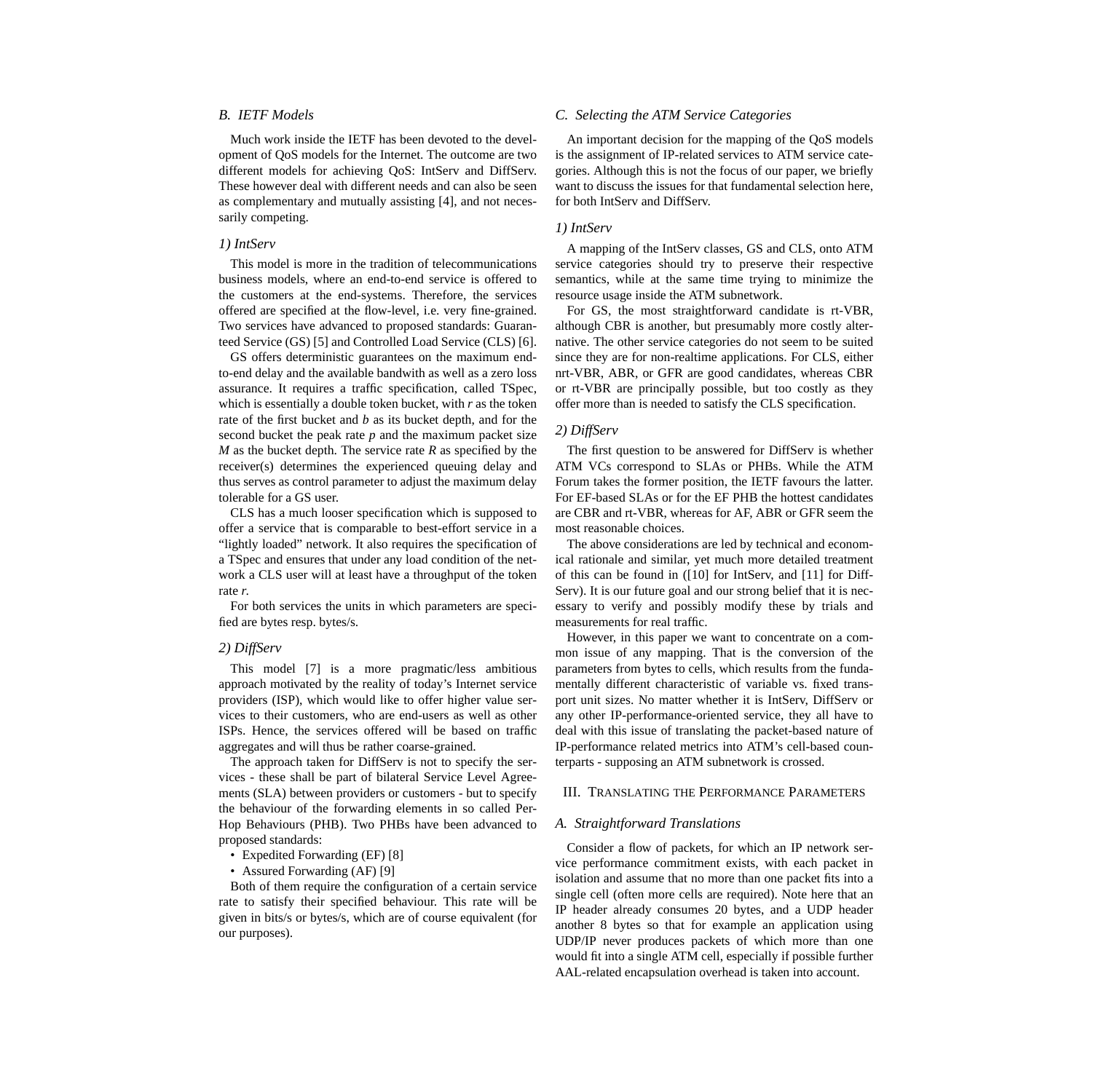Let us look at that in a more formal and general way. First we define some terms:

Cell Overhead:  $o_c$  [in bytes].

Packet Overhead: *op* [in bytes].

Packet size:  $s_p$  [in bytes] with  $s_p \in [m, M]$ , i.e. *m* is the minimum and *M* the maximum packet size for the flow.

Cell size:  $s_c$  [in bytes].

Number of cells per packet:  $n_c$  [in cells/packet], where

$$
n_c = \left\lceil \frac{s_p + o_p}{s_c - o_c} \right\rceil.
$$

Since  $s_p$  may vary (while the other parameters are fixed, at least per flow), the number of cells per packet may also be regarded as a function of the packet size:  $n_c(s_p)$ . Given that  $s_p \in [m, M]$ , the following bounds on the number of cells per packet are given:

$$
n_c^{min} = n_c(m) = \left\lceil \frac{m + o_p}{s_c - o_c} \right\rceil \le n_c \le \left\lceil \frac{M + o_p}{s_c - o_c} \right\rceil = n_c(M) = n_c^{max}
$$

Given a certain IP performance-related rate *r* [in bytes/s], we get a packet rate  $r_p$  with

 $r_p = \frac{r}{s}$  [in packets/s],  $=\frac{I}{s_p}$ 

which again allows to compute the required cell rate  $r_c$ with

 $r_c = r_p n_c$  [in cells/s].

Again the only variable parameter is  $s_p$  and we therefore realize that the cell rate is a function of the packet size(s),  $r_c(s_p)$ , as well as the packet rate,  $r_p(s_p)$ . Both  $n_c$  and  $r_p$  vary with  $s_p$ . While  $r_p$  weakly decreases with  $s_p$ ,  $n_c$  weakly increases with *sp*.

Noticing that  $r_c$  is a weakly decreasing function in  $s_p$ , i.e.,  $r_c$  shows some spontaneous short-scale increases due to wellfitting packet sizes, but shows long-scale decreases due to the sharing of packet overhead, we obtain the following bounds on  $r_c$ :

$$
r_c^{min} = \frac{r}{s_p^{min}} \left[ \frac{s_p^{min} + o_p}{s_c - o_c} \right] = r_p(s_p^{min}) n_c(s_p^{min}) \le r_c
$$
  

$$
\le r_p(s_p^{max}) n_c(s_p^{max}) = \frac{r}{s_p^{max}} \left[ \frac{s_p^{max} + o_p}{s_c - o_c} \right] = r_c^{max}
$$
 (1)

where

$$
s_p^{max} = \underset{p}{\text{argmax}} r(s_p) | s_p \in [m, M]
$$
  
= \underset{p}{\text{argmax}} r(s\_p) | s\_p \in \{m \left\lceil \frac{m + o\_p}{s\_c - o\_c} \right\rceil (s\_c - o\_c) - o\_p + 1\}  

$$
s_p^{min} = \underset{p}{\text{argmin}} r(s_p) | s_p \in [m, M]
$$

$$
= \underset{S_C}{\text{argmin}} \ r(s_p) \big| s_p \in \{M, \left[ \frac{M + o_p}{s_c - o_c} \right] (s_c - o_c) - o_p \}
$$

Of course for ATM  $s_c = 48$ , and for different AALs the

resulting numbers and formulae are given in Table 1, where it is assumed that LLC/SNAP encapsulation as defined in [12] is used in all cases. If instead of that VC-based multiplexing was used then all  $o_p$  values would need to be diminshed by 8.

TABLE 1 Application of the Mathematical Framework.

| AAL Type $ o_c $ $o_p$ |          |                 | $n_c$              | $r_c$                                         |
|------------------------|----------|-----------------|--------------------|-----------------------------------------------|
| AAL <sub>1</sub>       |          | 8               | $\frac{s_p+8}{47}$ | $\left \frac{r}{s_p}\right  \frac{s_p+8}{47}$ |
| AAL <sub>2</sub>       | 4        | 8               | $\frac{s_p+8}{44}$ | $\frac{r}{s_p} \frac{s_p + 8}{44}$            |
| <b>AAL 3/4</b>         | 4        | 16              | $ s_p+16 $         | $\frac{r}{s_p} \frac{s_p + 16}{44}$           |
| AAL <sub>5</sub>       | $\theta$ | 16 <sup>1</sup> | $ s_p+16 $         | $\frac{r}{s_p} \frac{s_p + 16}{48}$           |

This table is a slightly arguable since for AAL1 and AAL2 there are no standards or proposals as to how to encapsulate IP packets.

To assess how much the choice of the packet size affects the cell rate that is to be allocated, take a look at the cell rates for different packet sizes as depicted in Figure 1. Here we assumed the use of AAL5 and LLC/SNAP encapsulation and an IP perfomance-related rate *r* of 10000 bytes/s.



Figure 1: Cell Rates for different packet sizes.

Depending on the packet size we have to allocate cell rates differing by a factor of almost three. Furthermore, we notice that even for packet sizes closely together the difference in their corresponding cell rates may be huge. Let us look at that more rigorously.

## *B. Performance Analysis*

In this section we first define and motivate some metrics, which then serve as criteria for discussing different schemes for translation of the packet-based performance parameters into their cell-based counterparts.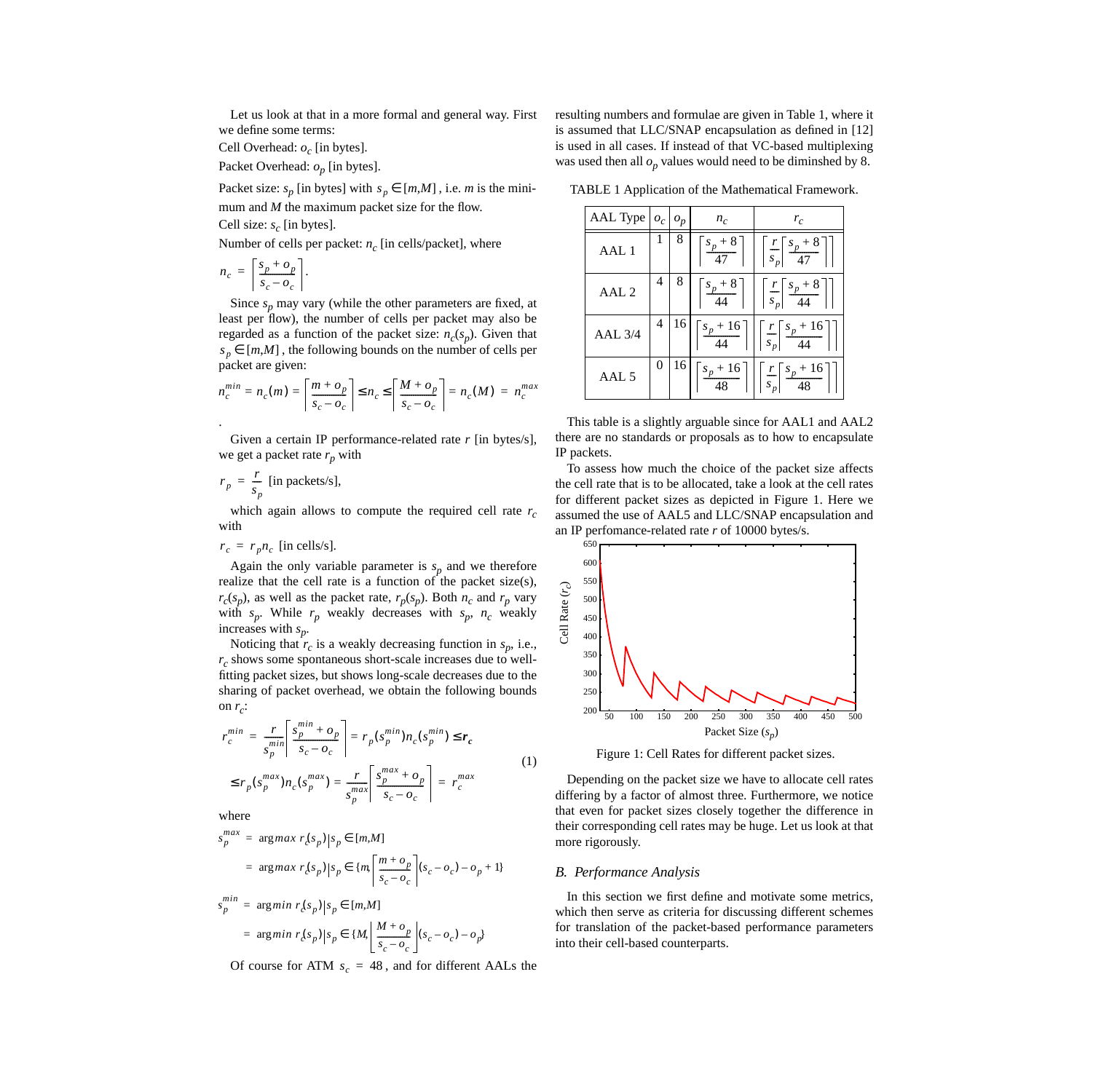## *1) Metrics*

Let us first define a metric called Cell Utilization Efficiency (*CUE*) as follows:

$$
CUE = \frac{r}{r_c s_c} \in \left[\frac{r}{r_c^{max} s_c}, \frac{r}{r_c^{min} s_c}\right] \subset [0,1]
$$
 (2)

The *CUE* is a measure of how well utilized allocated resources of the cell-switched network are if the expected packet size matches the actual packet size.

It may however be the case that the expected packet size when the allocation is made is not the packet size actually seen in the data flow. Therefore let us define a further metric to measure the cell utilization efficiency for this case. Assume  $\bar{r}_c$  is chosen as cell rate based on an expected packet size  $\overline{s}_p$ , yet  $s_p$  turns out to be the actual packet size. Then let us define the realized *CUE* ( $rCUE$ ) as function of  $s_n$ .

$$
rCUE(s_p) = \begin{cases} \frac{r}{r_c s_c} & s_p < \bar{s}_p\\ \frac{r}{r_c s_c} - \frac{\bar{r}_c - r_c}{\bar{r}_c} & s_p \ge \bar{s}_p \end{cases}
$$
(3)

Certainly, the worst case with regard to efficiency is that the actual packet size is the packet size that minimizes the cell rate, i.e.  $s_p^{min}$ . We capture this case in a metric called worst-case  $CUE$  (*wCUE*), which is defined as:

$$
wCUE = rCUE(M) = \frac{r}{r_c^{min} s_c} - \frac{\bar{r}_c - r_c^{min}}{\bar{r}_c}
$$
(4)

In any case that means that it is favourable to base the cell rate on as large as possible packet sizes. But cell utilization is just one side of the "story", the other is how badly we may overload the cell rate allocation by overly "optimistic" packet size "expectations". That is captured in the following metrics.

The Cell Loss Rate (*CLR*) is defined as a function of *sp*:

$$
CLR(s_p) = \begin{cases} 1 - \frac{r_c}{r_c} & s_p < \bar{s}_p \\ 0 & s_p \ge \bar{s}_p \end{cases}
$$
 (5)

Of course the highest rate of cell losses is incurred if the actual packet size maximizes the cell rate, i.e. it is  $s_p^{max}$ . Thus we define the worst-case Cell Loss Rate (*wCLR*) as:

$$
wCLR = CLR(m) = 1 - \frac{\bar{r}_c}{r_c^{max}} \tag{6}
$$

The *wCLR* measures how badly overloaded the cellswitched network may be due to an undersized cell rate allocation as the result of overestimating packet sizes.

## *2) Discussion*

Let us now take a look at how the straightforward translation of IP performance parameters onto cell-switched network parameters behaves with regard to the introduced metrics.

In Figure 2 the *wCUE* is depicted, again for the case where AAL5 with LLC/SNAP encapsulation is used and the IPrelated rate *r* is 10000 bytes/s.



Figure 2: Worst-Case Cell Utilization Efficiency.

There are two basic and orthogonal problems that lead to inefficient use of cell-rate resources which are illustrated in the above graph:

- 1. Over-reservation due to the uncertainty about packet sizes, and therefore about the number of packets per unit of time, since this influences the overhead sharing of framing packets for transport over the cell-switched network. The weakening of this effect as the maximum packet size is approached is represented by the long-term increase of the *wCUE* curve.
- 2. Over-reservation due to unused capacity in partially filled cells resulting from "inconvenient" packet sizes. This effect is represented by the spontaneous short-term decreases of the *wCUE* curve, whenever a cell boundary is exceeded by the packet size on which the cell rate allocation is based.

Obviously, for efficiency reasons it would be advantageous to assume large packet sizes and to carefully choose the packet size (on one of the peaks if possible).

Yet, in Figure 3 the *wCLR* is depicted for different packet sizes.



Figure 3: Worst-Case Cell Loss Rate.

Of course, the *wCLRs* rise as the packet size increases, on which the cell rate allocations are based. Furthermore, the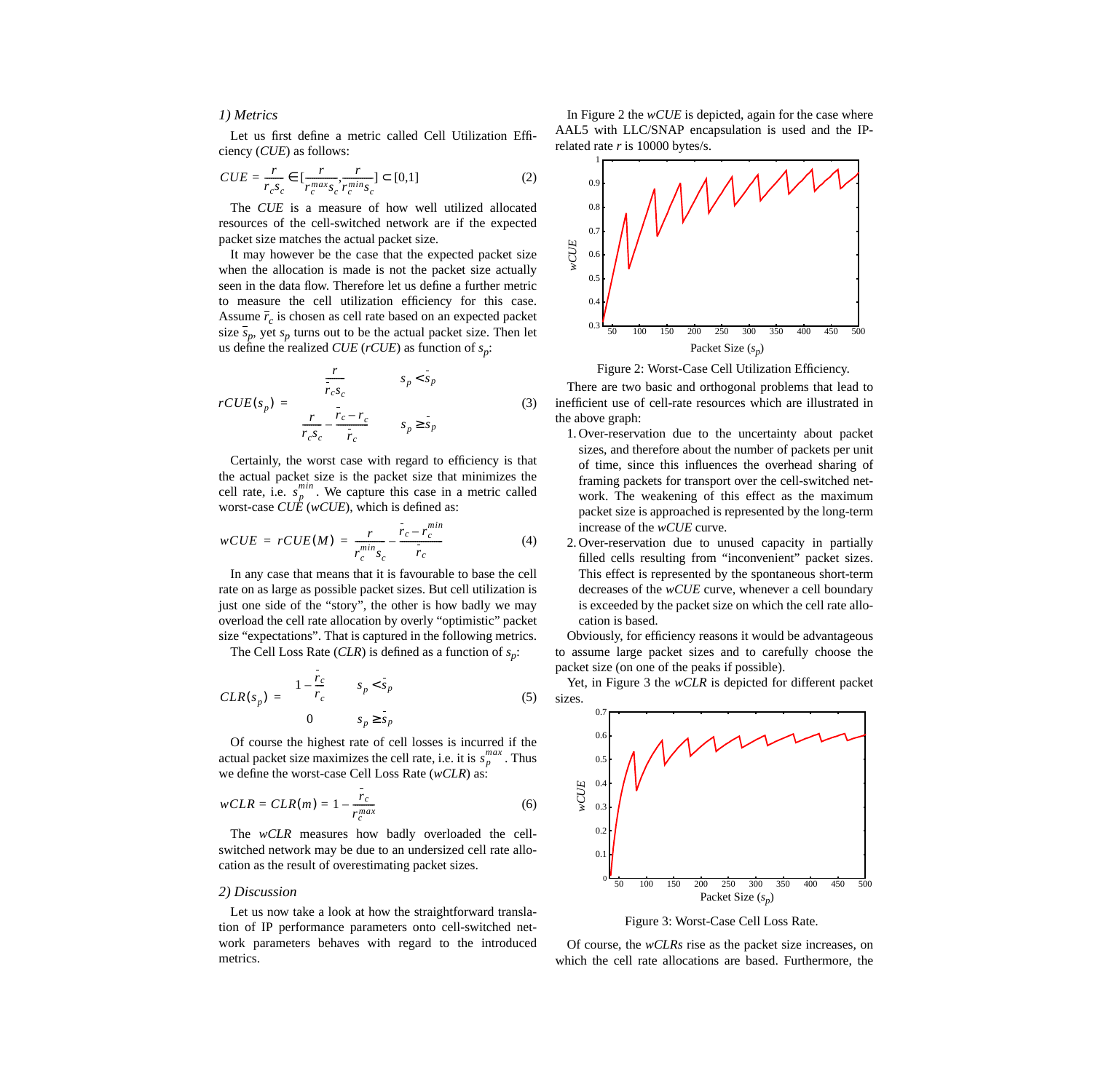packet sizes that were convenient with respect to wCUE are very bad for the wCLR as they correspond to spontaneous peaks of it.

Obviously, the *wCUE* and *wCLR* are competing metrics because when trying to improve the cell utilization efficiency by lowering the cell rate, the risk is to incur a higher cell loss rate. Therefore a compromise for the assumed packet size of the IP data stream must be found according to its service semantics. A strict service as, e.g. IntServ's GS will not tolerate any cell loss, so that  $s_p^{max}$  must be assumed as packet size for the calculation of the cell rate corresponding to the service rate *R*. For services that do not provide for such strict guarantees a tradeoff between the risk of incurring cell loss and an improved efficiency is possible.

All of the above assumes that the packet size is not a controlled variable. Of course, one may argue that applications could generate IP packets of well-suited size that fit exactly into an integral number of cells and are as large as possible. Yet, in general this seems to be not feasible or at least not convenient due to the following problems:

- applications should not need to know about a (possibly "far away") cell-switched subnetwork,
- ATM is just one link, other links might have different needs with regard to packet size,
- applications would need link layer knowledge, which constitutes a gross layering violation.

Consequently, edge devices, mediating between IP and ATM, have to cope with uncertainty about packet sizes and with unluckily sized packet that do not fit the cell stream well. While solution approaches to the former problem will be dealt with in [Section V](#page-6-0), we will at first address the latter problem by a scheme we called cell-aligned framing .

# IV. EFFICIENT TRANSLATION BASED ON CELL-ALIGNED FRAMING

# *A. Idea*

The straightforward rate translation scheme presented and analysed in the previous section regarded each packet of an IP data stream in isolation and encapsulated it into a separate AAL frame. That leads to the problem of partially filled cells that have to be padded with bytes containing no information. The idea of cell-aligned framing is to fill AAL frames such that they fit exactly into the cell stream irrespective of the packet boundaries. Therefore a single AAL frame may contain two (partial) packets. However only the last cell of a frame should contain data from both packets: the end of the first packet and the beginning of the next packet. This scheme is illustrated in Figure 4.

This scheme requires that there is a way to mark the start of a new packet inside an AAL frame, which may result in some additional protocol overhead, which however as we will see in [Section IV.D](#page-5-0) should not be inhibitive. Furthermore, note here that it is not necessarily required to circumvent padded cells but to use cell-alignment only in case it is necessary, i.e.,



if the worst case of a stream sending bursts at  $s_p^{max}$  sized packets is actually occuring, because on this case the rate calculations have to be based (at least for hard guarantees as, e.g. for IntServ's GS).

At this stage, one may argue that minimum packet sizes may be large enough to make the overhead incurred by partially filled cells negligible, yet that is not the case for many real-time applications where packetization delays still play a certain role, and furthermore not for IP traffic aggregates as they have to be dealt with when using DiffServ. Here packet sizes may vary highly (also to the lower end) and may be not known beforehand so that small packet sizes must be assumed to be on the safe side. To give a feeling for current IP traffic's packet size distribution, see Figure 5, which was produced by [CMT98] from a 24 hour traffic trace at an OC3 link of the MCI network backbone.



Figure 5: Typical Packet Size Distribution.

This clearly shows that small packet sizes are still predominant at least for today's IP traffic at the aggregate level. One should however be aware that new services as introduced by IntServ and DiffServ will certainly change traffic characteristics, as, e.g. the packet size distribution.

#### *B. Analysis and Comparison*

Using the notation and definitions of [Section III](#page-1-0) lets us analyse the approach of cell-aligned framing and compare it with the straighforward approach:

Overhead for cell-alignment: *oalign*.

In this case the cell rate corresponding to a byte rate *r* is: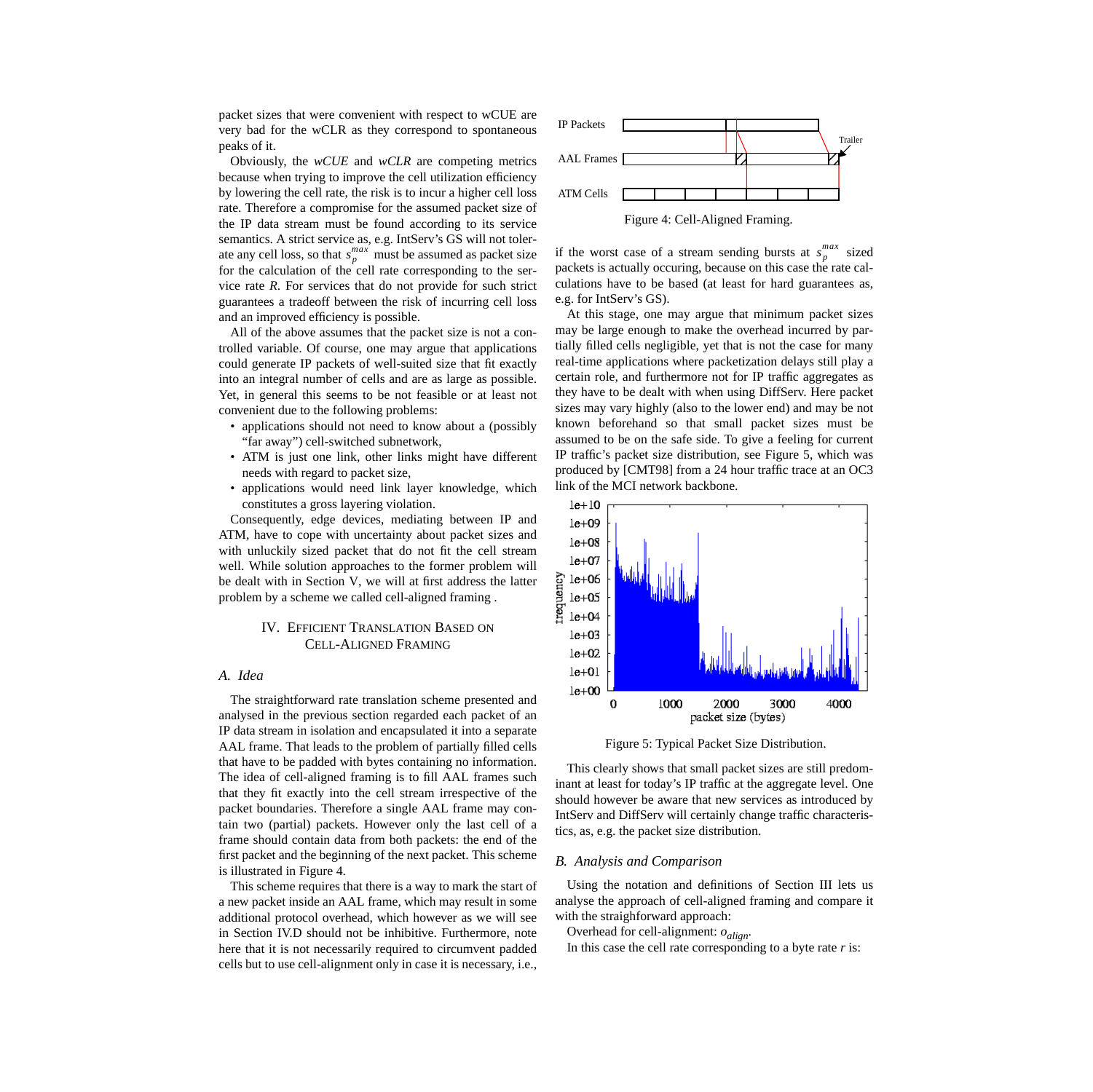<span id="page-5-0"></span>
$$
r_c(s_p) = \left[ \frac{r}{s_p} \times \frac{s_p + o_p + o_{align}}{s_c - o_c} \right]
$$
 (7)

where we have the following bounds on  $r_c$ 

$$
r_c^{min} = \left[ \frac{r}{M} \times \frac{M + o_p + o_{align}}{s_c - o_c} \right] \le r_c
$$
  

$$
\le \left[ \frac{r}{m} \times \frac{m + o_p + o_{align}}{s_c - o_c} \right] = r_c^{max}
$$
 (8)

In Figure 6 the *wCUE* for the case of a straightforward translation and the approach based on cell-aligned framing are compared.



Figure 6: Worst-Case Cell Utilization Efficiency.

We used the same settings as in the examples before and assumed no overhead for the cell-alignment, which as will be shown in Section IV.D is possible for AAL5. It is obvious that cell-aligned framing can achieve quite a substantial efficiency gain, especially for very small packet sizes.

Let us now take a look at the *wCLR* for both cases as it is depicted in Figure 7.



Figure 7: Worst-Case Cell Loss Rate.

Again it can be seen that cell-aligned framing is a considerable improvement over the straightforward approach where packets are treated in isolation. This is due to the fact that the space of possible cell rates, i.e.  $[r_c^{min}, r_c^{max}]$ , is considerably compressed and thus the risk of assuming large packet sizes for the cell rate allocation translates into much lower cell loss

rates if the actual packet size is less.

#### *C. Potential Drawbacks*

After having shown the benefits of cell-aligned framing over the straightforward rate translations, let us now look at some potential counter-arguments that may be raised against it:

- One question certainly is how expensive the regeneration of packet boundaries is. As mentioned above, a marking technique is needed, which may consume some PCI (Protocol Control Information), and we have some more computational effort in order to keep track of the fragmented packets. We will see below that this overhead can be kept reasonably small.
- When using cell-aligned framing not all the cells are equally important any more, because one lost cell may "kill" two packets, if it is the shared cell of two consecutive packets. However, it can be argued that either the packets are small and then there is not so much lost or they are large and then this should be an infrequent event.
- Frames may have to wait to be filled up. Yet, here the solution is to never wait for following packets to fill up the cell stream, but only fill it up if there are already packets waiting in the queue. The rationale here is that the rate computations are based on certain worst-case scenarios in which the approach would actually be applied, whereas if the rate is not fully used then the wastage of cell space is not such a big issue. The main point is that the rate translations which are based on this worst-case scenario can be kept low.

# *D. Implementation Using AAL5*

After having shown the benefits and potential drawbacks of cell-aligned framing, we now present a very simple way of how the scheme could be implemented when AAL5 is used as adaptation layer for the transport of IP traffic over an ATM subnetwork. In the ATM terminology this could also be called a SSCS (Service-Specific Convergence Sublayer) of AAL5 for IP-performance oriented services such as IntServ or DiffServ. The task of that SSCS is to mark where a new packet starts within an AAL5 frame in order to be able to reassemble packets at the receiving side.

The AAL5 CPCS-PDU (Common Part Convergence Sublayer) is structured as depicted in Figure 8.



Figure 8: CPCS-PDU format for AAL5.

Fortunately, it possesses an unused field called UU (Userto-User Indication). The idea is now to use that field as a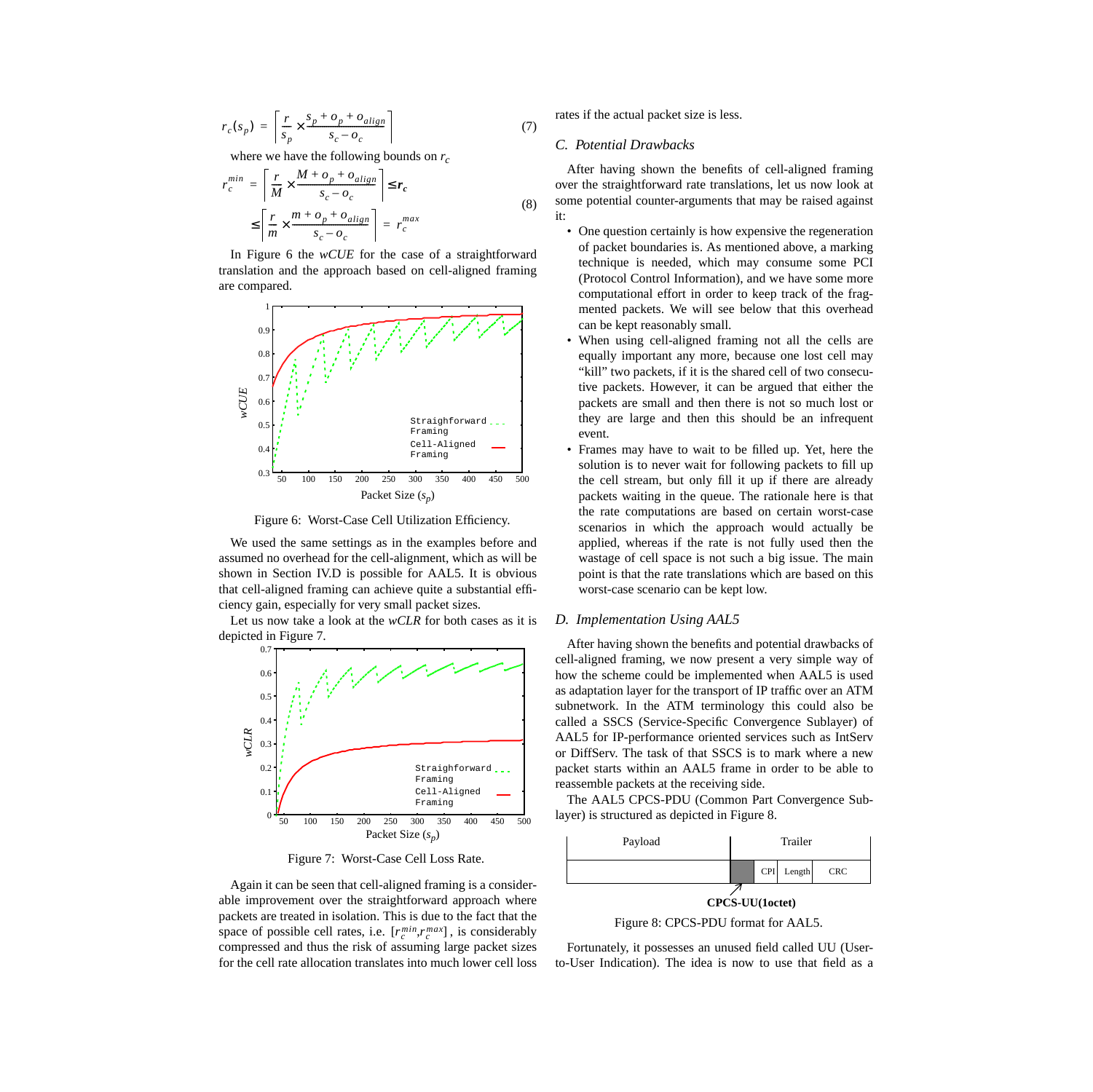<span id="page-6-0"></span>pointer to the beginning of the next IP packet in an AAL5 frame. Thus, the semantics of the UU field is the number of bytes from the end of an AAL5 frame to the location where a new IP packet starts. This can of course be at most 255 bytes apart, yet it is sufficient if only the last cell is always with filled with the beginning of the next packet, as was proposed above. Note that UU=0 means that the encapsulated IP packet plus overhead fitted exactly an integral number of ATM cells.

In Figure 9 the required protocol processing for cellaligned framing is illustrated in pseudocode for both, sending and receiving side. At the sending side, it has to be computed whether padding of the payload is necessary and if so, how many bytes of padding. If another packet is already waiting, then instead of padding the AAL5 frame, it is filled up with the first bytes of the waiting packet and the UU pointer is set to the beginning of that packet. At the receiving side, the packets are possibly reassembled by using the information delivered in the UU field of the AAL frame.

Using these algorithms results in no PCI overhead for cellaligned framing, i.e. *ostream*=0, but introduces a higher protocol processing cost due to the more complicated buffer management, which however from our perspective should be justified due to the considerable efficiency improvements presented above.

# V. SOLUTION APPROACHES TO THE "UNKNOWN NUMBER OF PACKETS" PROBLEM

While cell-aligned framing avoids the segmentation overhead due to partially filled cells, a solution to the problem of the variability of packet sizes would save overhead that is accounted per packet, i.e.  $o_n$ . This overhead is proportional to  $o_p/s_p$ , and can of course not be totally circumvented but lowered by using some (heuristic) knowledge about the packet size distribution. This could be based upon statistics or past experience in general which might be available. The approach is mainly aimed at services that only provide for soft guarantees, as for example IntServ's CLS or DiffServ's AF.

```
The idea is to be able to make a quantitative statement
```
## *Sender-Algorithm*

```
forever {
  wait for packet to be sent;
  compute #bytes required for padding;
  if (padding != 0 && another packet waiting {
    take padding bytes from waiting packet;
    fill it together with packet in AAL5 frame F;
    set F.cpcs-uu = padding;
  }
  else {
    send padded AAL5 frame;
    set F.cpcs-uu = 0;
  }
}
```
about certain metrics given a certain packet size distribution. As an example, it should be possible to provide an assurance like: if packet sizes are uniformly distributed over [*m*,*M*], then at a probability of 95% we obtain a CLR of 0.

Let us look at that in a more formal manner. Recall that  $s_n$ is a random variable which must be estimated well in order to be able to make rate allocations with favourable cell utilization *and* tolerable loss characteristics. Prominent example cases are:

1.  $s_p$  is uniformly distributed over  $[m, M]$ , i.e. its p.d.f. is

$$
f(s_p) = \frac{1}{M - m + 1} \tag{9}
$$

2.  $s_n$  is trapezoidally distributed over  $[m, M]$  (with the slope *a* of the trapezoid representing the "optimism/pessimism" of the assumption on the packet sizes), i.e. its p.d.f. is:

$$
f_a(s_p) = as_p - a\frac{M+m}{2} + \frac{1}{M-m}
$$
  
\n
$$
a \in \left[-\frac{2}{(M-m)^2}\right] \cdot \frac{2}{(M-m)^2}
$$
\n(10)

At first we define quantilized cell rates  $r_{c,\alpha}$  as

$$
p(CLR = 0 | r_{c,\alpha}) > 1 - \alpha \tag{11}
$$

which means the probability to incur cell loss if we allocate  $r_{c,\alpha}$  is less than  $\alpha$ .

Let us look at the general case, where we assume that  $s_p$ has the distribution function  $F(s_p)$ . Yet, instead of the packet size distribution we introduce a transform of it, the packet rate distribution, where the packet rate is defined as:

$$
r_p = \frac{r}{s_p} \tag{12}
$$

From this the quantilized cell rates can be computed more easily (if cell-aligned framing is assumed), since the cell rate for the case of using cell-alignment can be rewritten as:

$$
r_c = \left\lceil \frac{r + r_p(o_p + o_{align})}{s_c - o_c} \right\rceil. \tag{13}
$$

# *Receiver-Algorithm*

```
NetworkBuffer outstanding_packet = empty;
forever {
 receive AAL5 frame F;
  append F.payload[0, F.length-F.cpcs_uu-1]
    to outstanding_packet;
  send outstanding_packet to upper layer;
 buffer F.payload[F.length-F.cpcs_uu,
  F.length] in outstanding_packet;
}
```
Figure 9: Cell-Aligned Framing Algorithm at Sender and Receiver.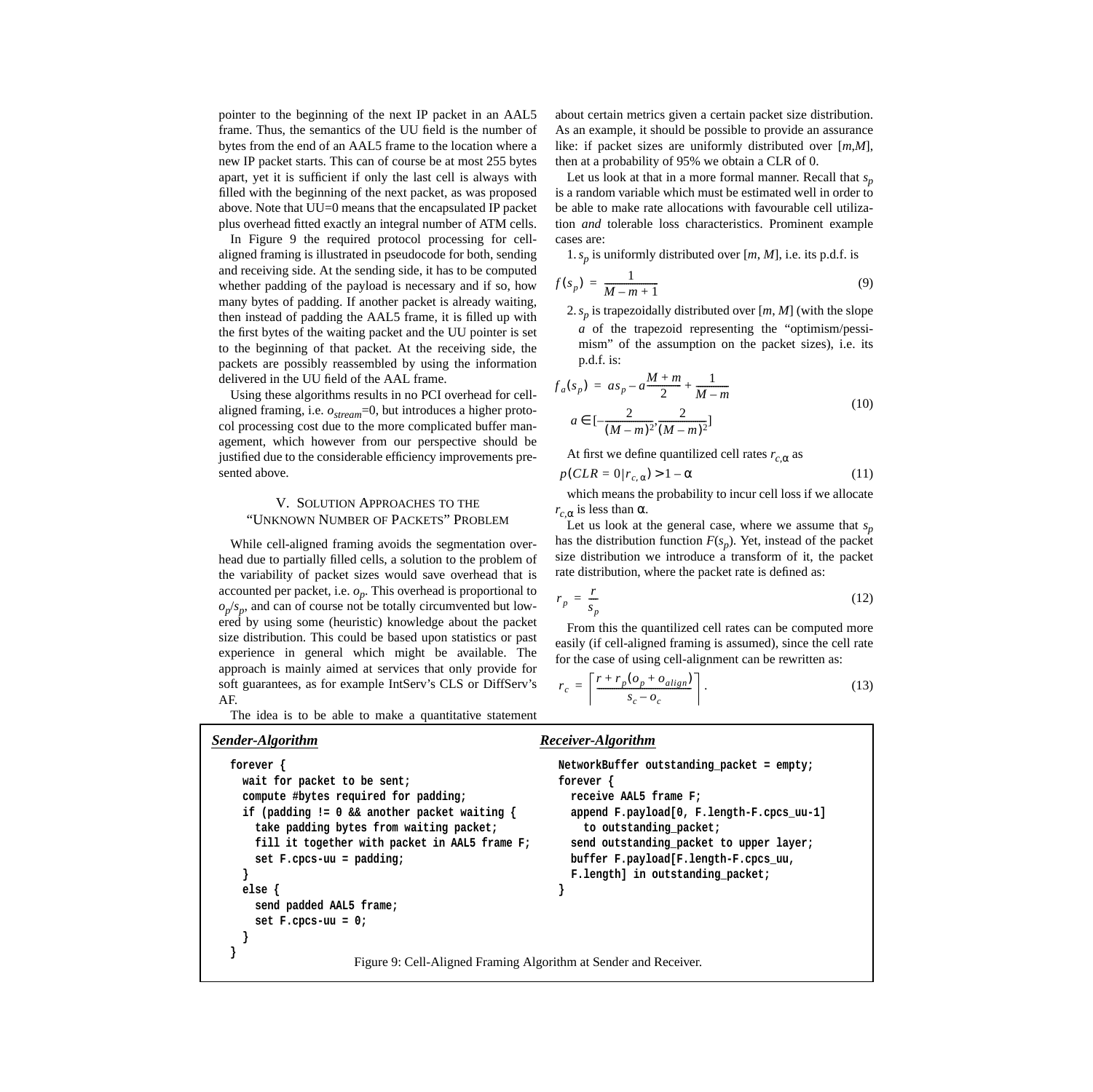Since the packet rate has the mirrored distribution of the packet sizes (since  $r_p$  is a homomorphism of  $s_p$ ), assumptions about packet sizes translate readily in the distribution of the packet rate.

To calculate those quantilized cell rates, note that

$$
1 - \alpha < p(CLR = 0 | r_{c, \alpha}) = p(r_c < r_{c, \alpha})
$$
\n
$$
= p \left( \left\lceil \frac{r + r_p(o_p + o_{align})}{s_c - o_c} \right\rceil \right) < \left\lceil \frac{r + r_{p, \alpha}(o_p + o_{align})}{s_c - o_c} \right\rceil \right)
$$
\n
$$
\langle p \left( \frac{r + r_p(o_p + o_{align})}{s_c - o_c} + 1 < \frac{r + r_{p, \alpha}(o_p + o_{align})}{s_c - o_c} \right)
$$
\n
$$
= p \left( \left\lceil \frac{r}{r_p} < r_{p, \alpha} - \frac{s_c - o_c}{o_p + o_{align}} \right\rceil \right)
$$
\n
$$
= G \left( r_{p, \alpha} - \frac{s_c - o_c}{o_p + o_{align}} \right)
$$
\n
$$
= 1 - F \left( r \left/ \left( r_{p, \alpha} - \frac{s_c - o_c}{o_p + o_{align}} \right) \right)
$$
\n
$$
= 1 - F \left( r \left/ \left( r_{p, \alpha} - \frac{s_c - o_c}{o_p + o_{align}} \right) \right)
$$

Here  $r_{p,\alpha}$  is the packet rate corresponding to  $r_{c,\alpha}$  and *G* is the distribution of  $r_p$ . Due to the integrality constraints on cell rates it is not possible to calculate them exactly for every  $\alpha$ , but only a (tight) lower bound can be computed, which gives a cell rate at which the  $CLR = 0$  with a probability of at least  $1-\alpha$  (assuming a certain packet size distribution and therefore packet rate distribution).

To compute the cell rates from (14), note that from [\(13\)](#page-6-0) it follows that

$$
r_{p,\alpha} \le \frac{r_{c,\alpha}(s_c - o_c) - r}{o_p + o_{align}}\tag{15}
$$

Using that relation and after some algebra we obtain the relation:

$$
r_{c,\,\alpha} > \frac{r}{s_c - o_c} \left( 1 + \frac{o_p + o_{align}}{F^{-1}(\alpha)} \right) + 1 \tag{16}
$$

which allows us to compute the quantilized cell rates as

$$
r_{c,\,\alpha} = \left\lceil \frac{r}{s_c - o_c} \left( 1 + \frac{o_p + o_{align}}{F^{-1}(\alpha)} \right) + 1 \right\rceil \tag{17}
$$

In Table 2, are given some example values of quantilized cell rates for the sample packet size distributions [\(9\)](#page-6-0) and [\(10\)](#page-6-0). We used the same parameter settings as for the examples in preceding sections (in particular we used *m*=33 and *M*=500), and for the parameter *a* of the trapezoidal distribution we used the extreme values  $\pm 2/(M-m)^2$ , which represent very optimistic respectively pessimistic assumptions on the packet size distribution.

TABLE 2 Quantilized Cell Rates.

| $c.\alpha$ | $\alpha = 0.01 \alpha = 0.05 \alpha = 0.1 \alpha = 0.2$ |     |  |
|------------|---------------------------------------------------------|-----|--|
| uniform    | 298                                                     | 269 |  |

TABLE 2 Quantilized Cell Rates.

| $r_{c,\alpha}$             |     | $ \alpha=0.01 \alpha=0.05 $ | $\alpha=0.1$ | $\alpha=0.2$ |
|----------------------------|-----|-----------------------------|--------------|--------------|
| optimistic<br>trapezoidal  | 253 | 234                         | 228          | 224          |
| pessimistic<br>trapezoidal | 305 | 284                         | 269          | 250          |

Alternatively and similarly, the *CUE* could be taken as a metric to define quantilized cell rates, or the CLR could be chosen less or equal to some  $\beta$ >0. Yet, one must be aware that the latter would introduce another parameter that might be difficult to specify - parsimonious models are generally preferable.

# VI. RELATED WORK

The issue of overlaying IP QoS services onto ATM subnetworks, has been and still is dealt with extensively, for an overview of that larger field of related work, see [2]. Yet, directly related to the issue of mapping the QoS models, the most important work has certainly been done in the IETF and ATM Forum. Here, for IntServ it exists a proposed IETF standard [10], that gives very detailed treatment on how to choose the ATM service categories for the GS and CLS classes. Similarly, there is work in progress [11] in the IETF and ATM Forum [13] on the mapping of PHB resp. SLAs to ATM service categories. Non-standardization work concerned with those issues can be found in [14], where it is shown that the IntServ to ATM mappings proposed in [10] are at least dubious, as they are shown to lead to excessive cell loss in simulations. The authors of [15] are especially concerned with how to map CLS to ATM and give some simulation results on their specific mapping scheme.

However, all of these do not consider the translation of the different parameter units in the detailed and rigorous manner we did in this paper. Furthermore, they restrict their investigations towards a certain IP QoS model or even only parts of it, whereas our work is generally applicable to performanceoriented IP network services, of which IntServ and DiffServ are just examples. Furthermore, most of our results are also generic for arbitrary cell-switched networks and not just for ATM. So, we see the major contribution of our work in the generality of the results on how to translate efficiently between IP and cell-switching network performance parameters.

#### VII. CONCLUSIONS

After thoroughly analysing previously proposed straighforward approaches we identified the two main obstacles to an efficient translation of IP to cell-switching performance parameters as segmentation overhead and variability of packet sizes. We introduced and analysed the approach of cell-aligned framing in order to solve the issue of only par